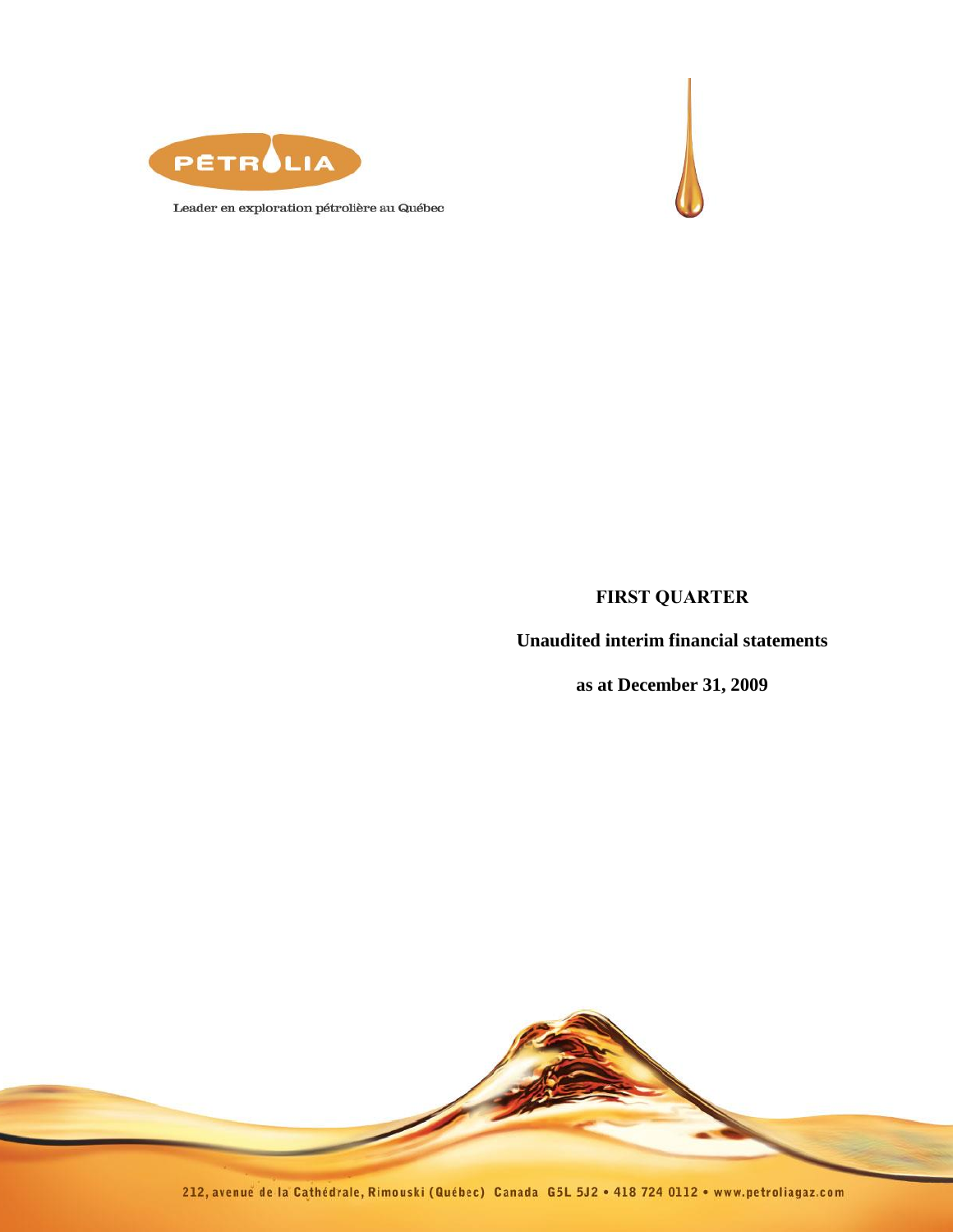#### **UNAUDITED INTERIM FINANCIAL STATEMENTS**

### **FOR THE THREE MONTHS ENDED**

#### **DECEMBER 31, 2009**

## **Statement concerning the interim financial statements**

Management has prepared the interim financial statements of Pétrolia Inc., including the balance sheet as at December 31, 2009, as well as the statements of income and comprehensive income, shareholders' equity, deferred exploration expenses and cash flows for the three-month period ended on December 31, 2009. No external auditing firm has examined or verified these interim financial statements.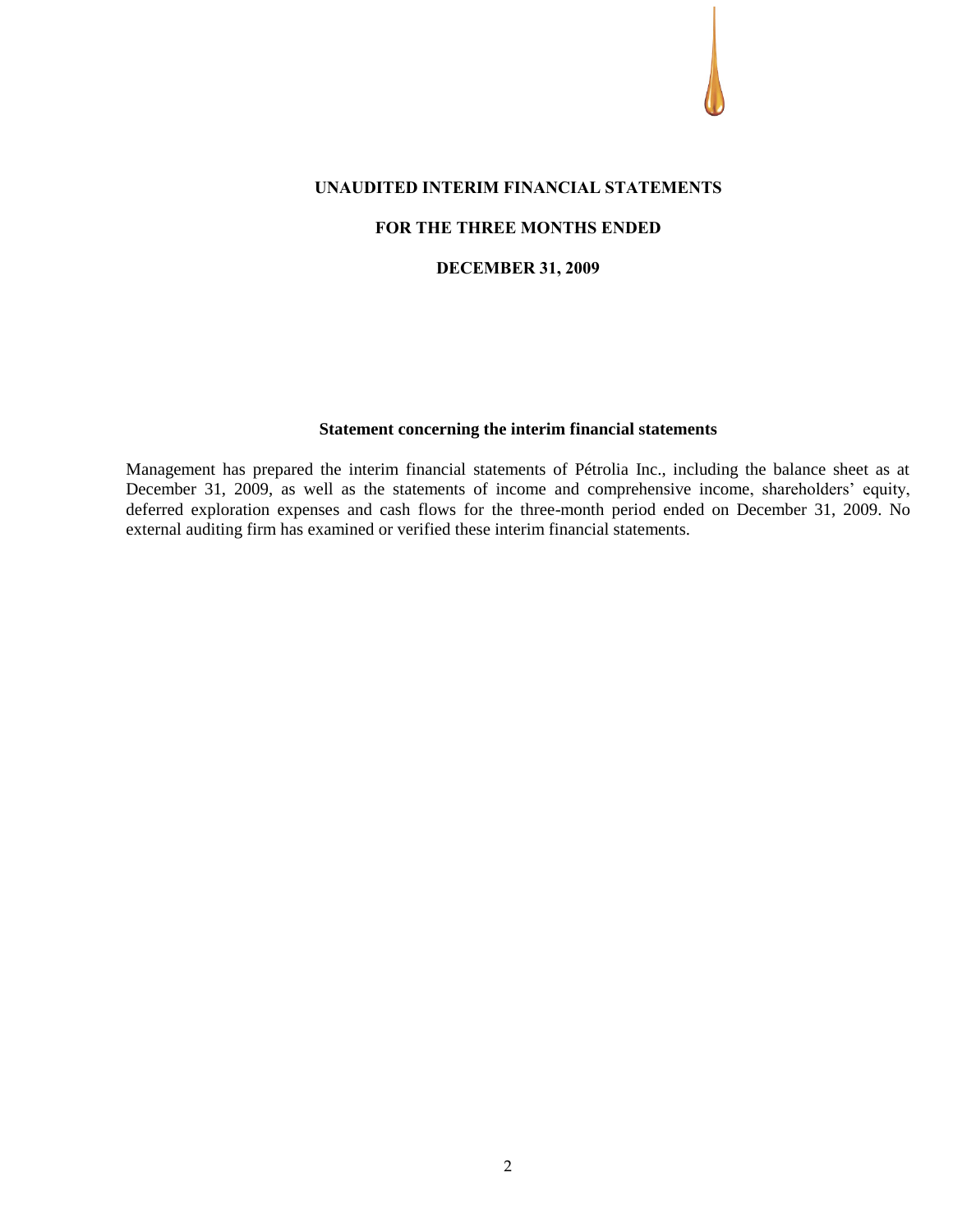## **BALANCE SHEET**

|                                                  | As at<br>December 31 | As at<br>September 30 |  |
|--------------------------------------------------|----------------------|-----------------------|--|
|                                                  | 2009                 | 2009                  |  |
|                                                  | \$                   | \$                    |  |
|                                                  | (unaudited)          | (audited)             |  |
| <b>ASSETS</b>                                    |                      |                       |  |
| <b>Current assets</b>                            |                      |                       |  |
| Cash and cash equivalents<br>Receivables         | 7,726,354            | 4,833,084             |  |
|                                                  | 3,278,388<br>94,763  | 2,029,860             |  |
| Prepaid expenses                                 |                      | 356,068               |  |
| Investments cashable during the next fiscal year | 380,000              | 380,000               |  |
|                                                  | 11,479,505           | 7,599,012             |  |
| <b>Equity investments</b>                        | 51,700               | 595,200               |  |
| <b>Fixed assets</b>                              | 200,299              | 150,530               |  |
| Oil and gas properties (Note 3)                  | 2,890,040            | 2,333,394             |  |
| <b>Deferred exploration expenses</b> (Note 4)    | 17,069,042           | 13,346,303            |  |
|                                                  | 31,690,586           | 24,024,439            |  |
| <b>LIABILITIES</b>                               |                      |                       |  |
| <b>Current liabilities</b>                       |                      |                       |  |
| Payables and accrued expenses                    | 2,925,264            | 1,661,967             |  |
|                                                  |                      |                       |  |
| <b>Futures taxes</b>                             | 1,977,001            | 913,549               |  |
|                                                  | 4,902,265            | 2,575,516             |  |
| <b>SHAREHOLDERS' EQUITY</b>                      |                      |                       |  |
| Capital stock (Note 5)                           | 27,402,167           | 21,674,783            |  |
| Contributed surplus - Stock options              | 1,555,400            | 1,957,120             |  |
| Contributed surplus - Expired stock options      | 620,691              | 225,721               |  |
| Deficit                                          | (2,789,937)          | (2,408,701)           |  |
|                                                  | 26,788,321           | 21,448,923            |  |
|                                                  | 31,690,586           | 24,024,439            |  |

On behalf of the Board

Director Director Director

(signed) *André Proulx* (signed) *Vincent Causse*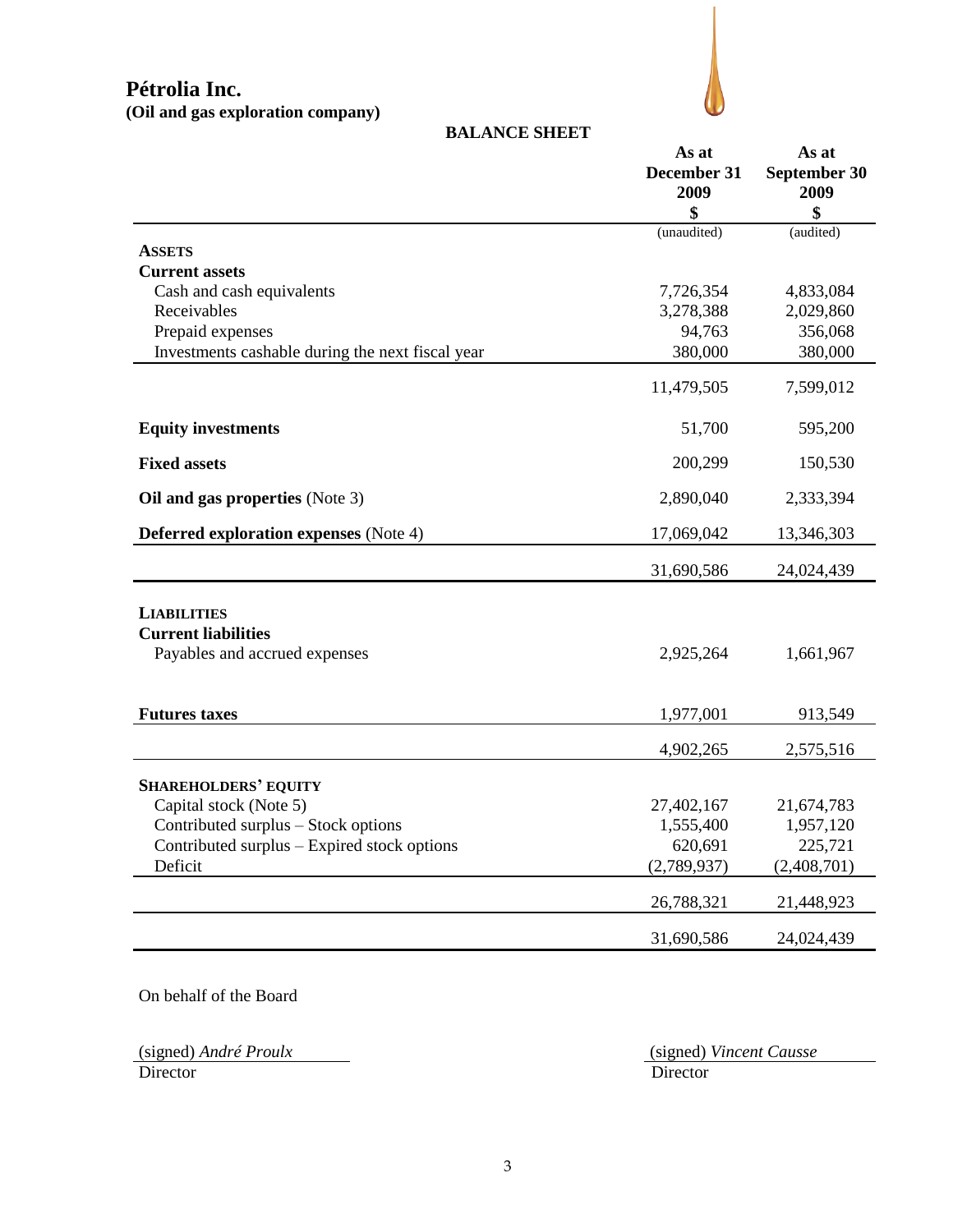

|                                                                       | 2009<br>\$ | 2008<br>\$ |
|-----------------------------------------------------------------------|------------|------------|
| <b>REVENUE</b>                                                        |            |            |
| Project income                                                        | 1,781      |            |
| Interest income                                                       | 4,843      | 63,778     |
| Production testing income                                             | 12,148     |            |
|                                                                       | 18,772     | 63,778     |
| <b>OPERATING EXPENSES</b>                                             |            |            |
| Administrative expenses (Appendix A)                                  | 303,408    | 222,491    |
| General expenses (Appendix B)                                         |            |            |
| Transport costs and overriding royalty interest related to production |            |            |
| testing                                                               | 2,118      |            |
|                                                                       |            |            |
|                                                                       | 305,526    | 222,491    |
| <b>LOSS BEFORE OTHERS ITEMS AND INCOME TAXES</b>                      | (286,754)  | (158, 713) |
| <b>OTHERS ITEMS</b>                                                   |            |            |
| Gain on disposal of shares                                            | 395,163    |            |
| Loss on financial assets held for trading                             | (458,500)  | (540,000)  |
| <b>LOSS BEFORE INCOME TAXES</b>                                       | (350,091)  | (698, 713) |
| Future income taxes                                                   | 31,145     | (49,042)   |
| NET LOSS AND COMPREHENSIVE INCOME                                     | (381, 236) | (649, 671) |
| <b>BASIC AND DILUTED NET LOSS PER SHARE</b>                           | (0.0092)   | (0.0159)   |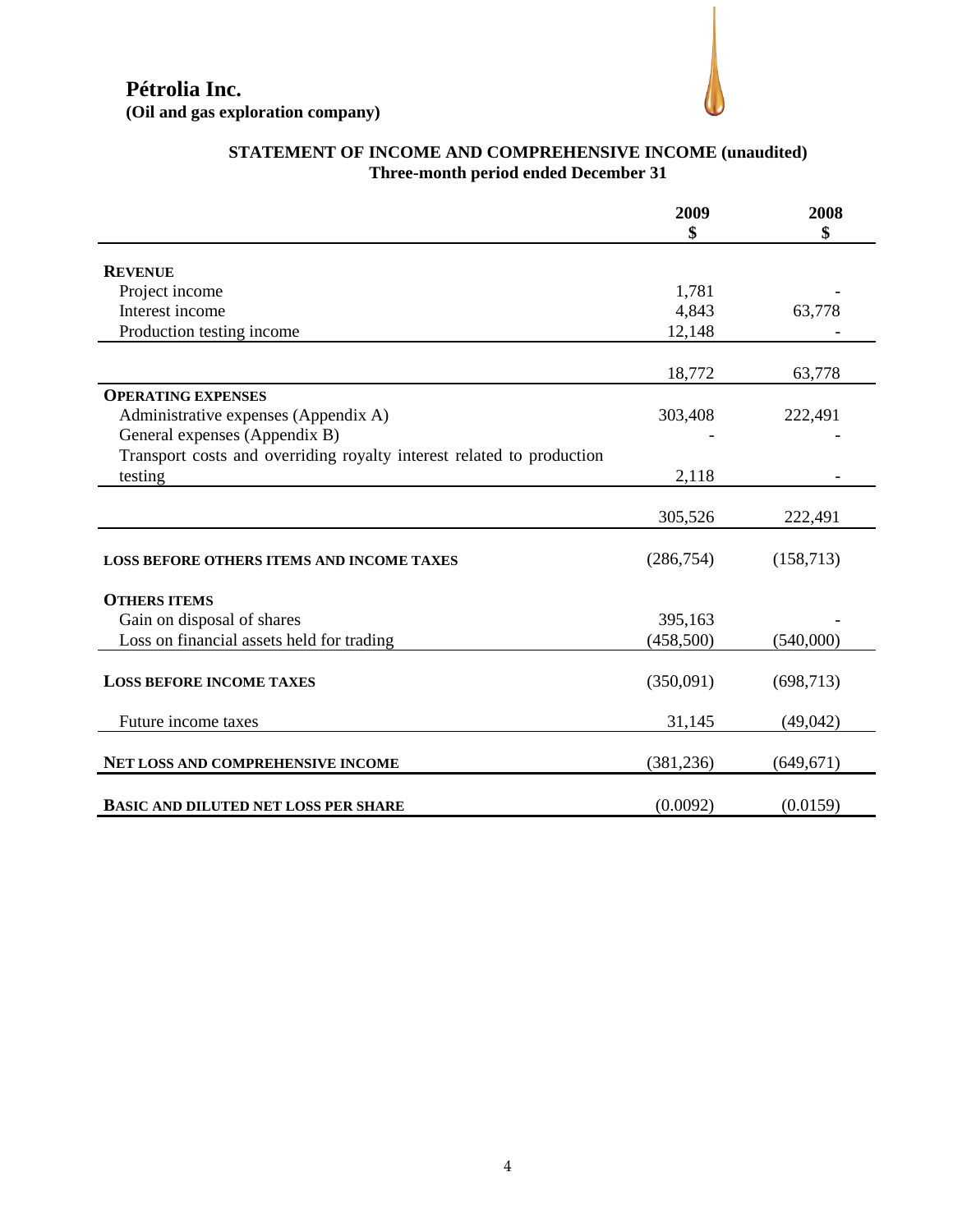

# **STATEMENT OF SHAREHOLDER'S EQUITY**

|                                                         |               | <b>Capital stock</b> | <b>Contributed surplus</b> |                                 | <b>Deficit</b><br><b>Total</b> |             |
|---------------------------------------------------------|---------------|----------------------|----------------------------|---------------------------------|--------------------------------|-------------|
|                                                         |               |                      | <b>Stock options</b>       | <b>Expired</b><br>stock options |                                |             |
|                                                         | <b>Number</b> | \$                   | \$                         | \$                              | \$                             | \$          |
| <b>Audited balance at</b><br><b>September 30, 2008</b>  | 40,914,219    | 21,674,783           | 1,877,170                  | 195,946                         | (1,553,790)                    | 22,194,105  |
| <b>Share issuance costs</b>                             |               | (1,543)              |                            |                                 |                                | (1,543)     |
| <b>Other activities</b>                                 |               |                      |                            |                                 |                                |             |
| Expired stock options                                   |               |                      | (7,500)                    | 7,500                           |                                |             |
| Net loss                                                |               |                      |                            |                                 | (649, 671)                     | (649, 671)  |
| <b>Unaudited balance at</b><br><b>December 31, 2008</b> | 40,914,219    | 21,673 240           | 1,869,610                  | 203,446                         | (2,203,461)                    | 21,542,845  |
| <b>Audited balance at</b><br><b>September 30, 2009</b>  | 40,914,219    | 21,674,783           | 1,957,120                  | 225,721                         | (2,408,701)                    | 21,448,923  |
| <b>Issued during the period</b>                         |               |                      |                            |                                 |                                |             |
| Cash                                                    | 7,960,568     | 7,129,907            |                            |                                 |                                | 7,129,907   |
| Stock options exercised                                 | 25,000        | 16,750               | (6,750)                    |                                 |                                | 10,000      |
| <b>Share issuance costs</b>                             |               |                      |                            |                                 |                                |             |
| Future income taxes                                     |               | (1,032,307)          |                            |                                 |                                | (1,032,307) |
| Other                                                   |               | (386,966)            |                            |                                 |                                | (386,966)   |
| <b>Other activities</b>                                 |               |                      |                            |                                 |                                |             |
| Expired broker warrants                                 |               |                      | (394,970)                  | 394,970                         |                                |             |
| Net loss                                                |               |                      |                            |                                 | (381, 236)                     | (381, 236)  |
| <b>Unaudited balance at</b><br><b>December 31, 2009</b> | 48,899,787    | 27,402,167           | 1,555,400                  | 620,691                         | (2,789,937)                    | 26,788,321  |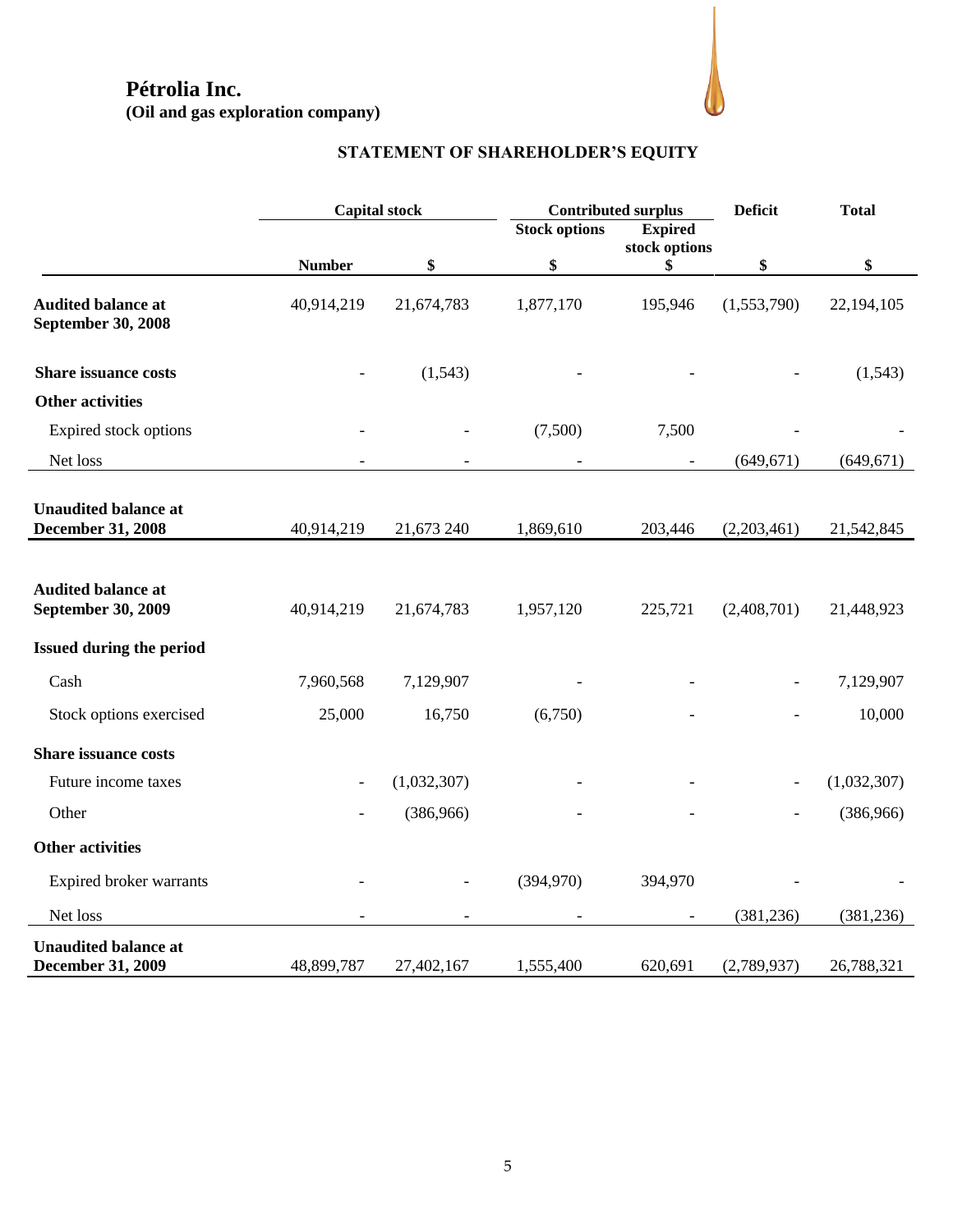## **STATEMENT OF DEFERRED EXPLORATION EXPENSES (unaudited) Three-month period ended December 31**

|                                             | 2009<br>\$ | 2008<br>\$ |
|---------------------------------------------|------------|------------|
|                                             |            |            |
| <b>EXPLORATION EXPENSES</b>                 |            |            |
| Drilling                                    | 4,341,625  | 48,192     |
| Geology                                     | 104,613    | 273,585    |
| Geophysical surveys                         | 96,487     | 2,347,001  |
| General exploration expenses                | 8,690      |            |
|                                             | 4,551,415  | 2,668,778  |
| <b>DEDUCTIONS</b>                           |            |            |
| <b>Exploration subsidies</b>                | 650,615    | 582,591    |
| Partner contributions                       | 178,061    | 537,449    |
|                                             | 828,676    | 1,120,040  |
| <b>NET INCREASE IN EXPLORATION EXPENSES</b> |            |            |
| <b>FOR THE PERIOD</b>                       | 3,722,739  | 1,548,738  |
|                                             |            |            |
| <b>BALANCE, BEGINNING OF PERIOD</b>         | 13,346,303 | 9,131,887  |
| <b>BALANCE, END OF PERIOD</b>               | 17,069,042 | 10,680,625 |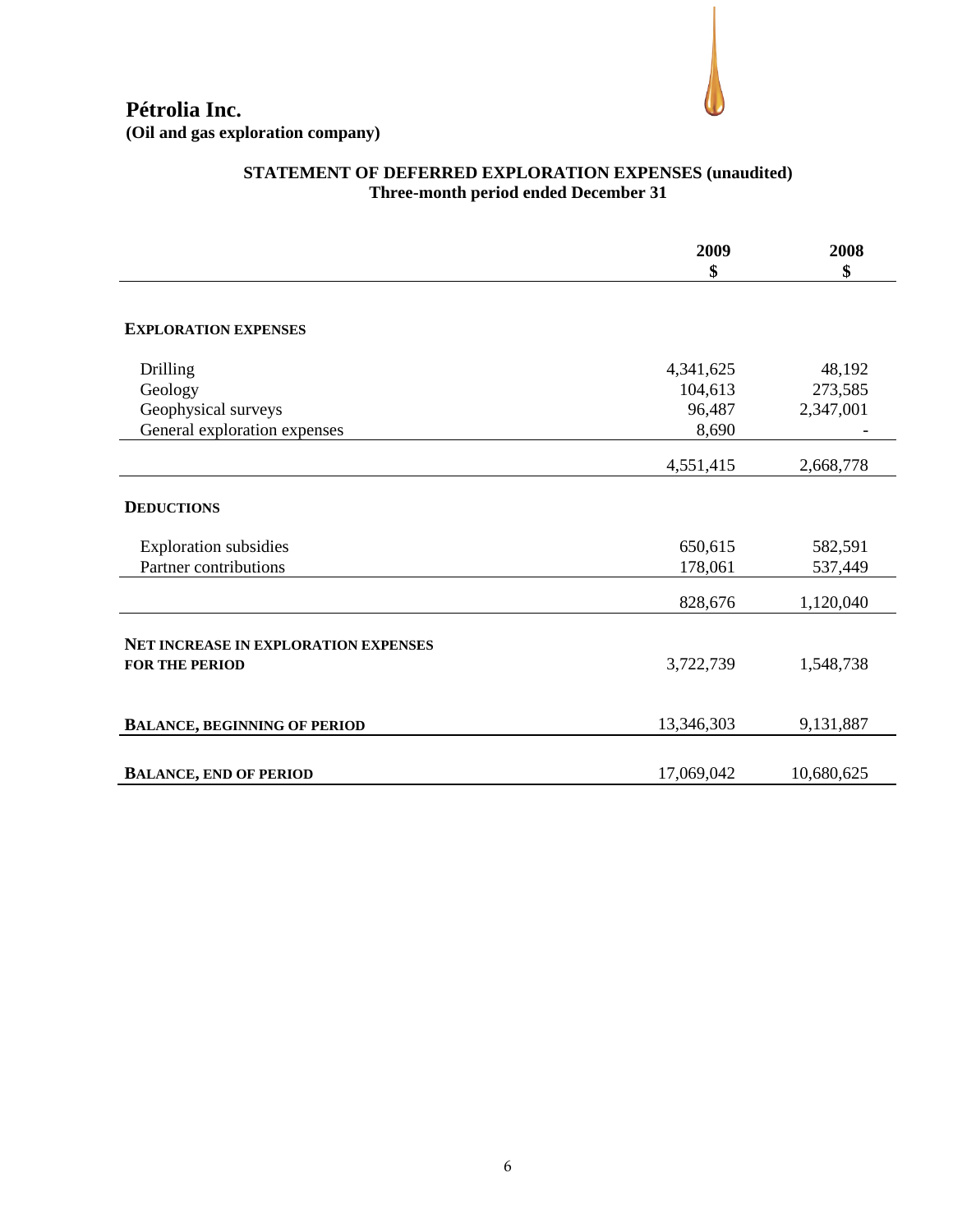

## **STATEMENT OF CASH FLOWS (unaudited) Three-month period ended December 31**

|                                                             | 2009<br>\$  | 2008<br>\$  |
|-------------------------------------------------------------|-------------|-------------|
|                                                             |             |             |
| <b>OPERATING ACTIVITIES</b>                                 |             |             |
| Net loss                                                    | (381, 236)  | (649, 671)  |
| Items not affecting cash                                    |             |             |
| Depreciation of fixed assets                                | 13,063      | 14,621      |
| Future income taxes                                         | 31,145      | (49,042)    |
| Gain on disposal of shares                                  | (395, 163)  |             |
| Unrealized loss on financial assets held for trading        | 458,500     | 540,000     |
|                                                             | (273, 691)  | (144,092)   |
| Net change in non-cash operating                            |             |             |
| working capital items                                       | 719,321     | (52,745)    |
|                                                             | 445,630     | (196, 837)  |
|                                                             |             |             |
| <b>FINANCING ACTIVITIES</b>                                 |             |             |
| Capital stock issuance                                      | 7,139,907   |             |
| Share issuance costs                                        | (386,966)   | (1, 543)    |
|                                                             | 6,752,941   | (1, 543)    |
| <b>INVESTING ACTIVITIES</b>                                 |             |             |
| Disposal of shares                                          | 480,163     |             |
| Acquisition of fixed assets                                 | (62, 832)   | (10211)     |
| Acquisition of oil and gas properties                       | (556, 646)  | (59, 141)   |
| Increase in deferred exploration expenses net of deductions | (4,165,986) | (1,986616)  |
|                                                             | (4,305,301) | (2,055,968) |
|                                                             |             |             |
| <b>INCREASE (DECREASE) IN CASH AND CASH EQUIVALENTS</b>     | 2,893,270   | (2,254,348) |
| CASH AND CASH EQUIVALENTS, BEGINNING OF PERIOD              | 4,833,064   | 11,275,057  |
| CASH AND CASH EQUIVALENTS, END OF PERIOD                    | 7,726,354   | 9,020,709   |
|                                                             |             |             |
| CASH AND CASH EQUIVALENTS ARE AS FOLLOWS:                   |             |             |
| Cash                                                        | 4,255,802   | 1,058,390   |
| Money market fund                                           | 3,470,552   | 7,962,319   |
|                                                             | 7,726,354   | 9,020,709   |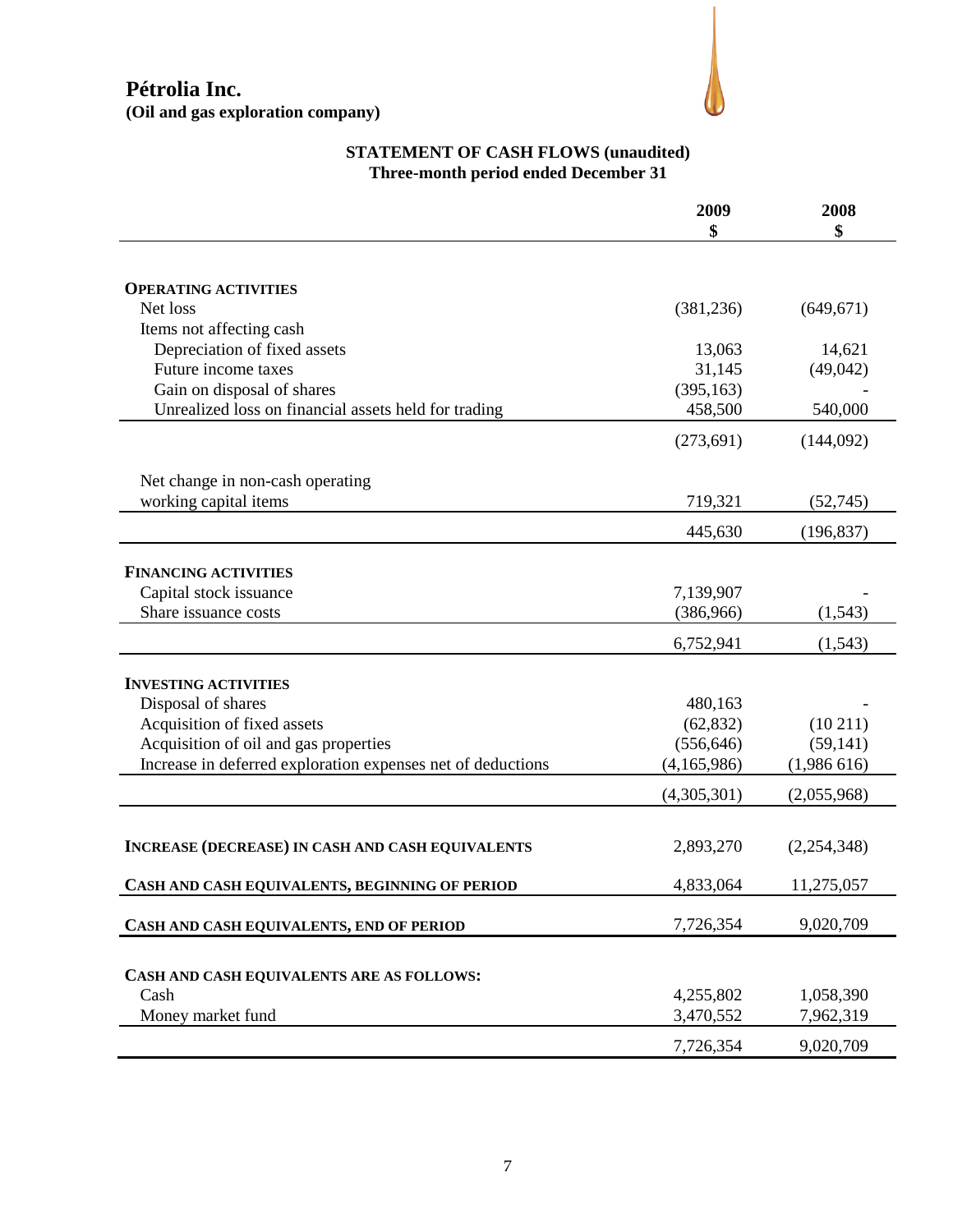

## **NOTES TO INTERIM FINANCIAL STATEMENTS December 31, 2009**

### **1. INSTRUMENT OF INCORPORATION AND NATURE OF ACTIVITIES**

The Company, incorporated under part IA of the Québec Companies Act, is an oil and gas exploration company. Its stock has been listed on the TSX Venture Exchange since February 16, 2005, under the symbol PEA.

The oil and gas properties held by the Company are currently in the exploration stage. The Company's long-term profitability is related in part to the costs and success of the exploration and subsequent development programs. The Company has not yet determined whether its properties hold economically viable reserves.

### **2. FINANCIAL STATEMENT PRESENTATION**

These unaudited interim financial statements have been prepared by the Company in accordance with Canadian generally accepted accounting principles and are based on the same accounting policies and methods as those mentioned in Note 3 of the Company's annual financial statements as at September 30, 2009. However, they do not include all of the information that must be provided in annual financial statements. These interim financial statements should therefore be read in parallel with the Company's most recent audited annual financial statements.

Certain comparative figures have been reclassified to conform to the presentation adopted during fiscal year 2009.

### **3. OIL AND GAS PROPERTIES**

|                                | <b>December 31, 2009</b><br>5 | <b>September 30, 2009</b> |
|--------------------------------|-------------------------------|---------------------------|
|                                | (unaudited)                   | (audited)                 |
| <b>Quebec</b>                  |                               |                           |
| Anticosti                      | 238,872                       | 241,006                   |
| Gastonguay                     | 612,595                       | 612,595                   |
| Gaspésia-Edgar-Marcel-Tremblay | 360,897                       | 360,897                   |
| Gaspé                          | 1,537,900                     | 979,120                   |
| <b>New Brunswick</b>           |                               |                           |
| Dalhousie                      | 139,776                       | 139,776                   |
|                                |                               |                           |
|                                | 2,890,040                     | 2,333,394                 |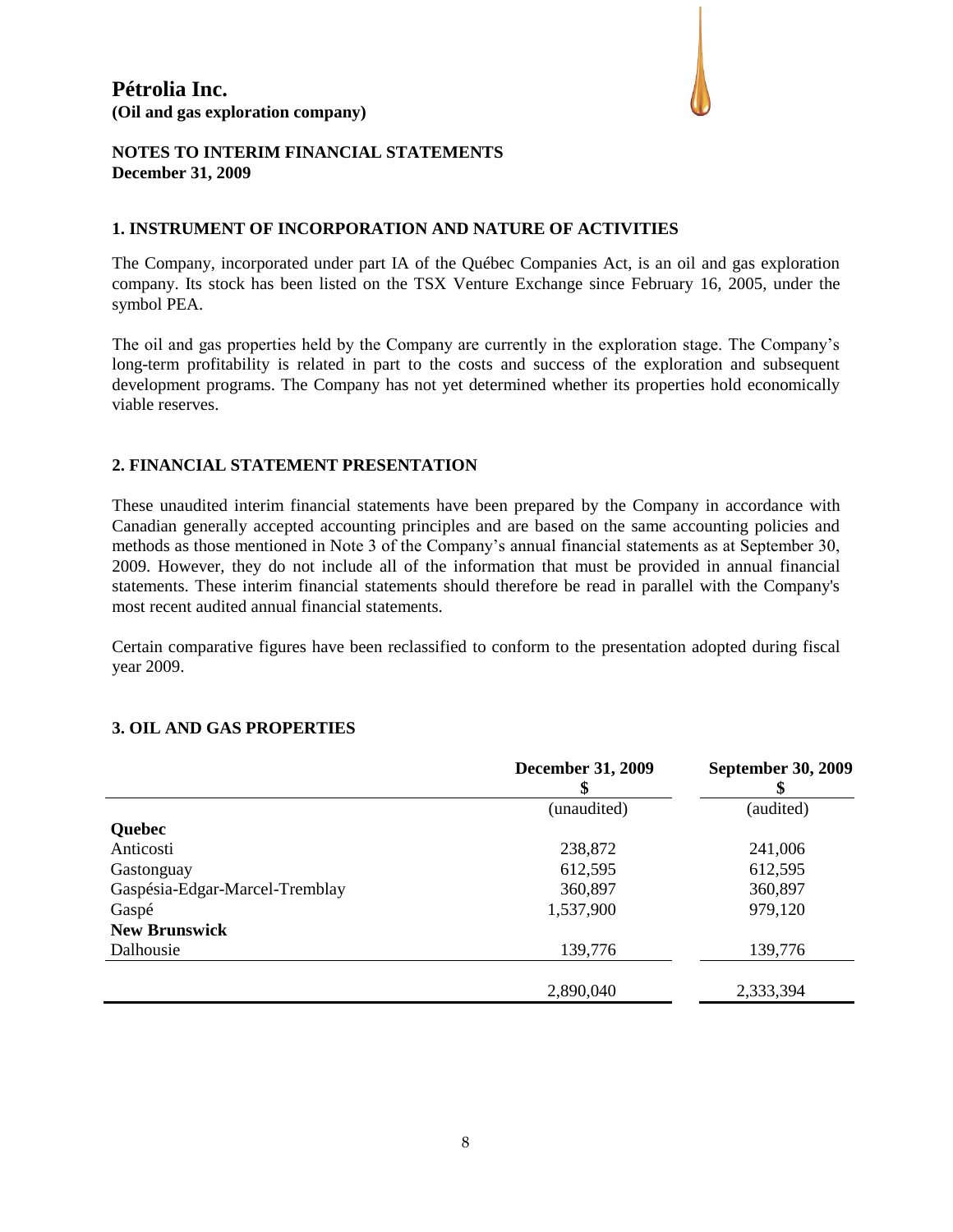**(Oil and gas exploration company)**



## **NOTES TO INTERIM FINANCIAL STATEMENTS December 31, 2009**

## **4. DEFERRED EXPLORATION EXPENSES**

|                                                 | <b>September 30, 2009</b> | <b>Additions</b><br>\$ | <b>December 31, 2009</b><br>\$ |
|-------------------------------------------------|---------------------------|------------------------|--------------------------------|
|                                                 | (audited)                 | (unaudited)            | (unaudited)                    |
| <b>Ouebec</b>                                   |                           |                        |                                |
| Anticosti                                       | 1,344,024                 | 11,396                 | 1,355,420                      |
| Gastonguay                                      | 46,502                    | 2,880                  | 49,382                         |
| Gaspésia-Edgar-Marcel-Tremblay                  | 3,475,534                 | 5,365                  | 3,480,899                      |
| Gaspé                                           | 2,875,327                 | 13,235                 | 2,888,562                      |
| <b>Bourque Project</b>                          | 3,364,231                 | 194,044                | 3,558,275                      |
| <b>Haldimand Project</b>                        | 6,331,201                 | 1,210,300              | 7,541,501                      |
| Tar Point No. 1 Project                         | 177,140                   | 3,095,872              | 3,273,012                      |
| Others                                          | 102,707                   |                        | 102,707                        |
| <b>New Brunswick</b>                            |                           |                        |                                |
| Dalhousie                                       | 1,085,303                 | 18,323                 | 1,103,626                      |
|                                                 | 18,801,969                | 4,551,415              | 23,353,384                     |
|                                                 |                           |                        |                                |
| Less:                                           |                           |                        |                                |
| Exploration subsidies and partner contributions |                           |                        |                                |
| Anticosti                                       | 442,611                   | 1,709                  | 444,320                        |
| Gastonguay                                      | 10,683                    | 432                    | 11,115                         |
| Gaspésia-Edgar-Marcel-Tremblay                  | 325,194                   | 804                    | 325,998                        |
| Gaspé                                           | 462,824                   | 1,985                  | 464,809                        |
| <b>Bourque Project</b>                          | 2,844,231                 | 180,458                | 3,024,689                      |
| <b>Haldimand Project</b>                        | 1,301,186                 | 178,906                | 1,480,092                      |
| Tar Point No. 1 Project                         | 62,015                    | 464,382                | 526,397                        |
| Dalhousie                                       | 6,922                     |                        | 6,922                          |
|                                                 | 5,455,666                 | 828,676                | 6,284,342                      |
|                                                 | 13,346,303                | 3,722,739              | 17,069,042                     |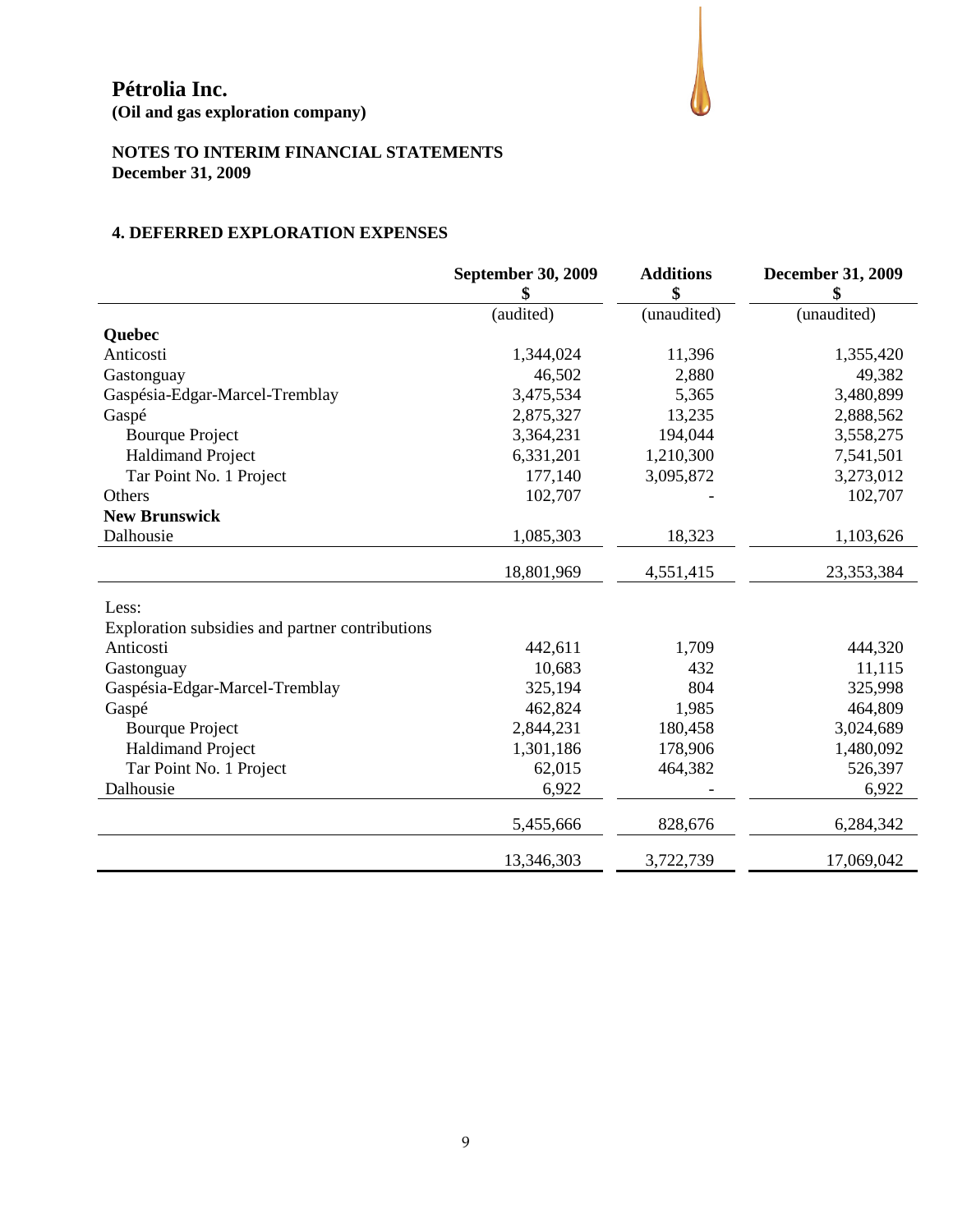

## **NOTES TO INTERIM FINANCIAL STATEMENTS December 31, 2009**

# **4**[am1]**. DEFERRED EXPLORATION EXPENSES (CONTINUED)**

|                                                 | <b>September 30, 2008</b> | <b>Additions</b><br>\$ | <b>December 31, 2008</b> |
|-------------------------------------------------|---------------------------|------------------------|--------------------------|
|                                                 | (audited)                 | (unaudited)            | (unaudited)              |
| Quebec                                          |                           |                        |                          |
| Anticosti                                       | 1,096,296                 | 69,143                 | 1,165,439                |
| Gastonguay                                      | 32,069                    | 8,540                  | 40,609                   |
| Gaspésia-Edgar-Marcel-Tremblay                  | 3,373,142                 | 39,989                 | 3,413,131                |
| Gaspé                                           | 2,772,363                 | 28,210                 | 2,800,573                |
| <b>Bourque Project</b>                          | 2,673,583                 | 537,448                | 3,211,031                |
| <b>Haldimand Project</b>                        | 2,789,447                 | 1,518,663              | 4,308,110                |
| Others                                          | 102,707                   |                        | 102,707                  |
| <b>New Brunswick</b>                            |                           |                        |                          |
| Dalhousie                                       | 114,118                   | 466,785                | 580,903                  |
|                                                 | 12,953,725                | 2,668,778              | 15,622,503               |
| Less:                                           |                           |                        |                          |
| Exploration subsidies and partner contributions |                           |                        |                          |
| Anticosti                                       | 356,084                   | 24,200                 | 380,284                  |
| Gastonguay                                      | 5,632                     | 2,989                  | 8,621                    |
| Gaspésia-Edgar-Marcel-Tremblay                  | 289,355                   | 13,997                 | 303,352                  |
| Gaspé                                           | 428,688                   | 9,873                  | 438,561                  |
| <b>Bourque Project</b>                          | 2,673,584                 | 537,449                | 3,211,033                |
| <b>Haldimand Project</b>                        | 61,573                    | 531,532                | 593,105                  |
| <b>New Brunswick</b>                            |                           |                        |                          |
| Dalhousie                                       | 6,922                     |                        | 6,922                    |
|                                                 |                           |                        |                          |
|                                                 | 3,821,838                 | 1,120,040              | 4,941,878                |
|                                                 | 9,131,887                 | 1,548,738              | 10,680,625               |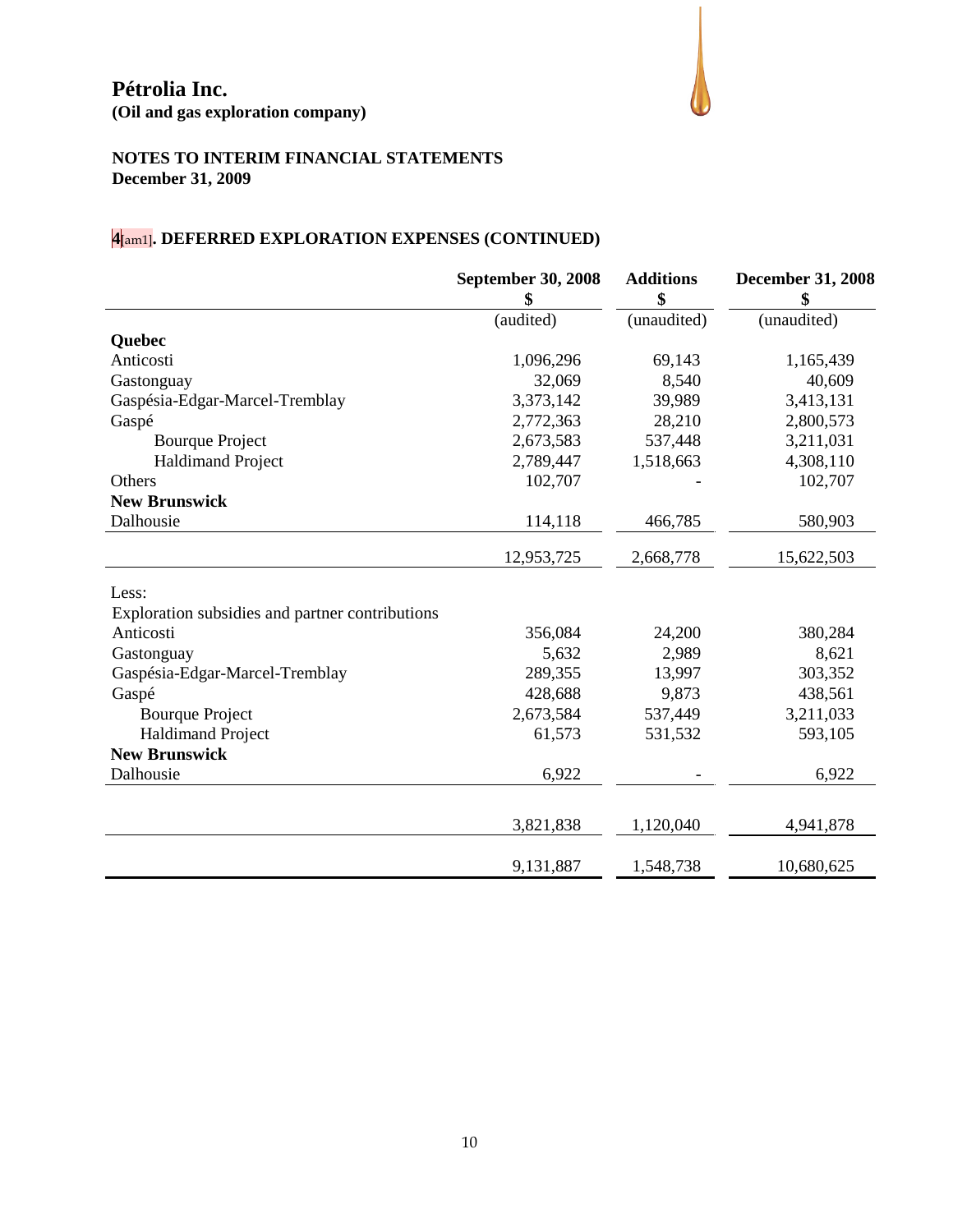

### **NOTES TO FINANCIAL STATEMENTS December 31, 2009**

## [am2]**5. CAPITAL STOCK**

#### **Authorized**

Unlimited number of common, participating, voting and no par value shares.

#### **Issued**

48,899,787 common shares

#### **Stock options**

The following table summarizes information about the stock options:

|                                                   | 2009                                |                                             |                                     | 2008                                        |
|---------------------------------------------------|-------------------------------------|---------------------------------------------|-------------------------------------|---------------------------------------------|
|                                                   | Number of<br>options<br>outstanding | Weighted<br>average exercise<br>price<br>\$ | Number of<br>options<br>outstanding | Weighted<br>average exercise<br>price<br>\$ |
| Outstanding and<br>exercisable at<br>September 30 | 4,090,000                           | 0.58                                        | 3,907,500                           | 0.58                                        |
| Exercised                                         | (25,000)                            | 0.40                                        |                                     |                                             |
| Expired<br>Outstanding and                        |                                     |                                             | (25,000)                            | (0.60)                                      |
| exercisable, end of period                        | 4,065,000                           | 0.58                                        | 3,882,500                           | 0.58                                        |

As at December 31, 2009, the stock options granted as part of the Plan are allocated as follows:

| <b>Weighted average</b><br>exercise price |               |                        |
|-------------------------------------------|---------------|------------------------|
| \$                                        | <b>Shares</b> | <b>Expiration date</b> |
| 0.40                                      | 270,000       | March 15, 2010         |
| 0.40                                      | 700,000       | March 20, 2010         |
| 0.60                                      | 200,000       | March 20, 2010         |
| 1.25                                      | 150,000       | March 20, 2010         |
| 0.40                                      | 725,000       | February 3, 2011       |
| 0.58                                      | 150,000       | May 10, 2011           |
| 0.74                                      | 50,000        | May 21, 2012           |
| 0.40                                      | 662,500       | June 21, 2012          |
| 0.60                                      | 400,000       | February 12, 2013      |
| 0.60                                      | 150,000       | March 3, 2013          |
| 1.25                                      | 427,500       | July 7, 2013           |
| 0.74                                      | 180,000       | May 21, 2014           |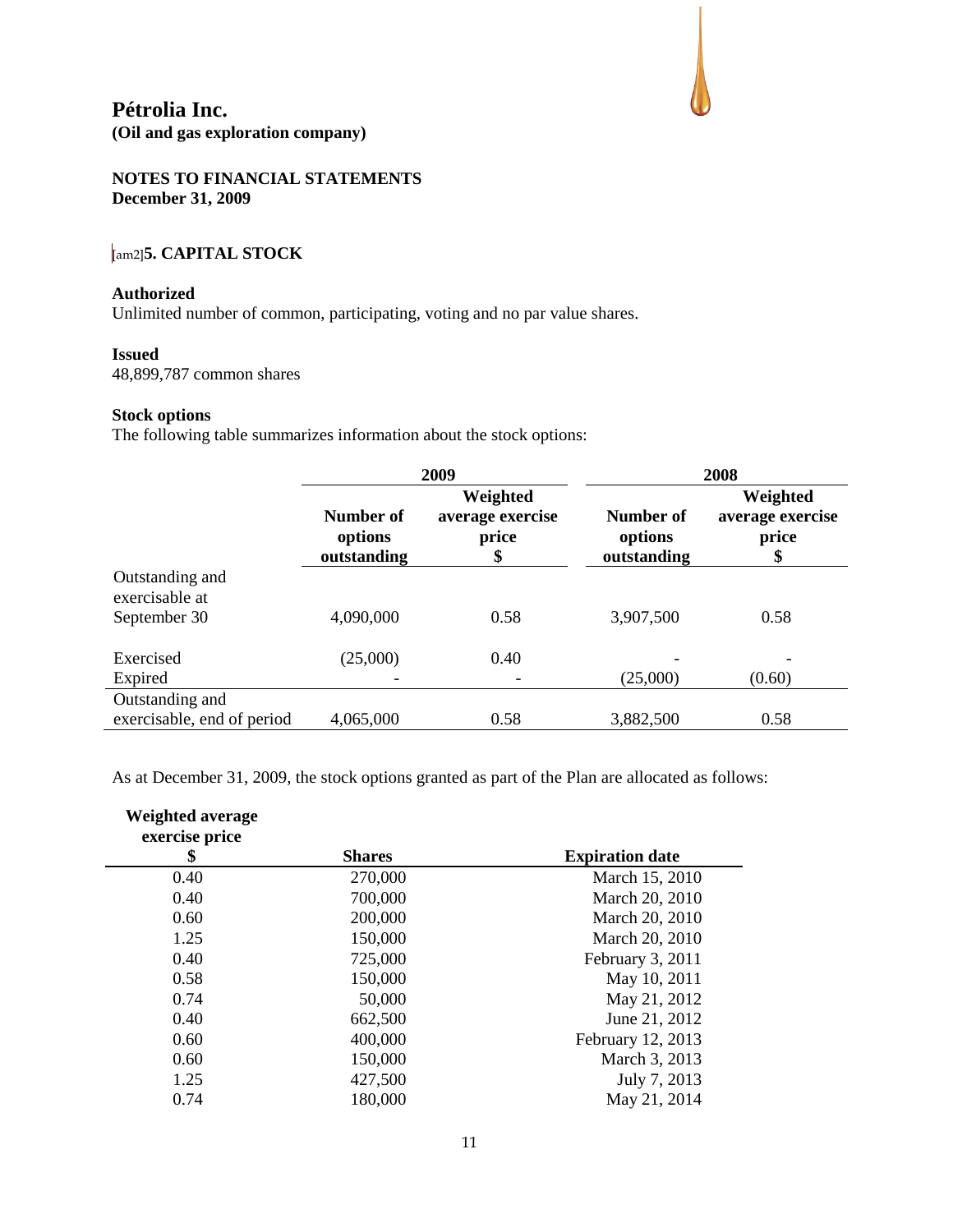## **NOTES TO FINANCIAL STATEMENTS December 31, 2009**

## **5. CAPITAL STOCK (continued)**

## **Warrants**

Outstanding warrants can be exercised as follows:

## **Exercise price**

| Æ    | <b>Shares</b> | <b>Expiration date</b> |  |
|------|---------------|------------------------|--|
| 1.50 | 3,333,332     | December $6, 2010$     |  |
| 1.30 | 2,163,161     | December 4, 2011       |  |
| 1.00 | 1,750,000     | October 10, 2012       |  |
| 0.00 | 3,000,000     | January 10, 2013       |  |

## **6. Commitments**

The Company has made a commitment to its investors to carry out \$3,452,533 in exploration work before January 1, 2011.